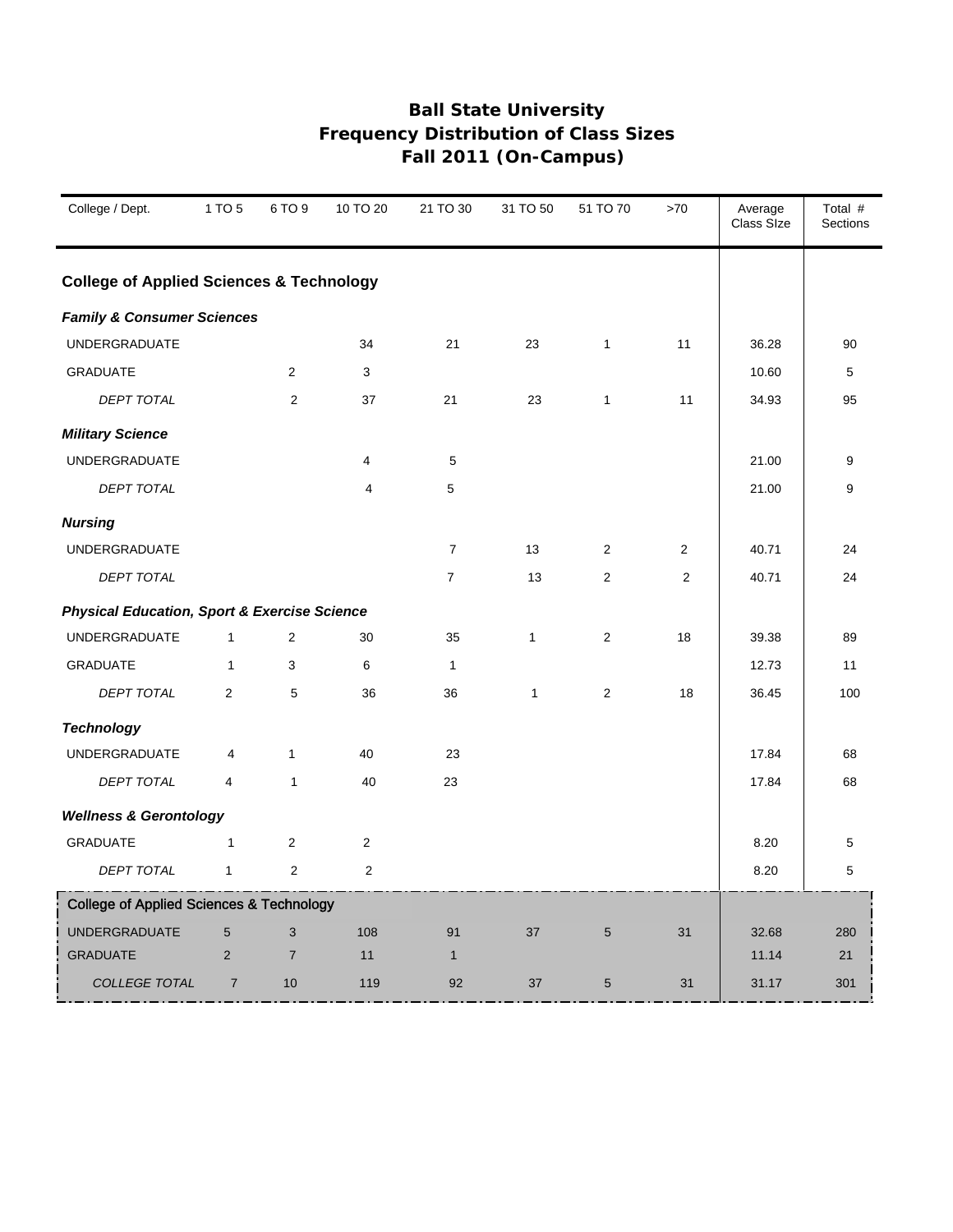| College / Dept.                               | 1 TO 5         | 6 TO 9         | 10 TO 20     | 21 TO 30     | 31 TO 50 | 51 TO 70       | $>70$        | Average<br>Class Size | Total #<br>Sections |
|-----------------------------------------------|----------------|----------------|--------------|--------------|----------|----------------|--------------|-----------------------|---------------------|
| <b>College of Architecture &amp; Planning</b> |                |                |              |              |          |                |              |                       |                     |
| <b>Architecture</b>                           |                |                |              |              |          |                |              |                       |                     |
| <b>UNDERGRADUATE</b>                          |                | 5              | 16           | 8            | 6        |                | $\mathbf{1}$ | 20.75                 | 36                  |
| <b>GRADUATE</b>                               | $\mathbf{1}$   | 4              | 9            | $\mathbf{1}$ |          |                |              | 11.60                 | 15                  |
| <b>DEPT TOTAL</b>                             | $\mathbf{1}$   | 9              | 25           | 9            | 6        |                | $\mathbf{1}$ | 18.06                 | 51                  |
| <b>CAP Courses</b>                            |                |                |              |              |          |                |              |                       |                     |
| <b>UNDERGRADUATE</b>                          |                |                | 12           |              |          |                |              | 17.33                 | 12                  |
| DEPT TOTAL                                    |                |                | 12           |              |          |                |              | 17.33                 | 12                  |
| <b>Landscape Architecture</b>                 |                |                |              |              |          |                |              |                       |                     |
| <b>UNDERGRADUATE</b>                          |                |                | 15           |              | 3        |                | $\mathbf{1}$ | 22.95                 | 19                  |
| <b>GRADUATE</b>                               | $\overline{2}$ | 2              | $\mathbf{2}$ |              |          |                |              | 8.33                  | 6                   |
| DEPT TOTAL                                    | 2              | $\overline{2}$ | 17           |              | 3        |                | $\mathbf{1}$ | 19.44                 | 25                  |
| <b>Urban Planning</b>                         |                |                |              |              |          |                |              |                       |                     |
| UNDERGRADUATE                                 |                | 2              | $\mathbf{3}$ | 3            | 3        | $\overline{c}$ |              | 26.31                 | 13                  |
| <b>GRADUATE</b>                               | 3              |                | 9            | 2            |          |                |              | 13.86                 | 14                  |
| <b>DEPT TOTAL</b>                             | 3              | $\overline{2}$ | 12           | 5            | 3        | $\overline{c}$ |              | 19.85                 | 27                  |
| <b>College of Architecture &amp; Planning</b> |                |                |              |              |          |                |              |                       |                     |
| <b>UNDERGRADUATE</b>                          |                | $\overline{7}$ | 46           | 11           | 12       | 2              | 2            | 21.66                 | 80                  |
| <b>GRADUATE</b>                               | 6              | 6              | 20           | 3            |          |                |              | 11.94                 | 35                  |
| COLLEGE TOTAL                                 | 6              | 13             | 66           | 14           | 12       | 2              | 2            | 18.70                 | 115                 |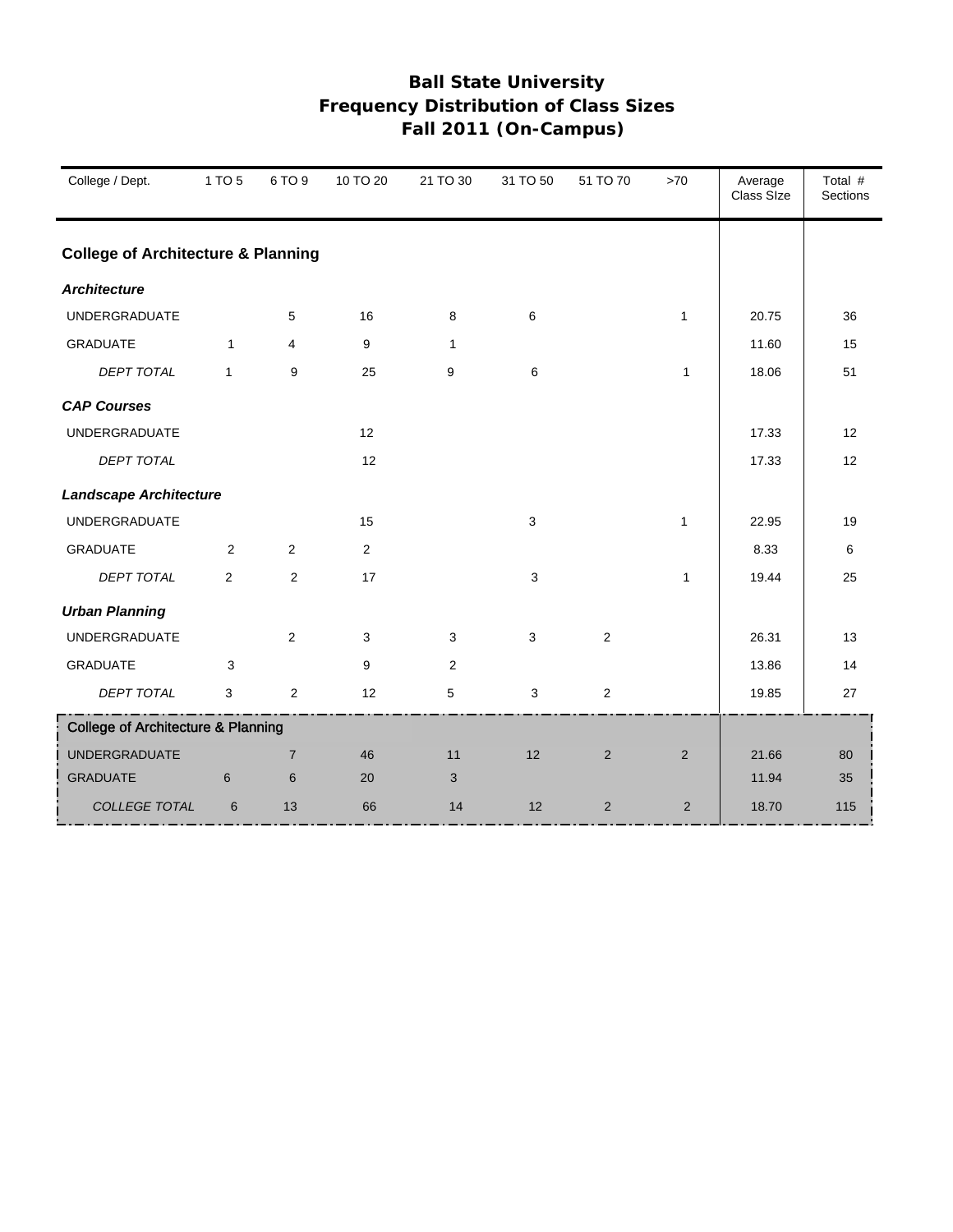| College / Dept.                     | 1 TO 5         | 6 TO 9                  | 10 TO 20       | 21 TO 30         | 31 TO 50     | 51 TO 70       | >70 | Average<br>Class Size | Total #<br>Sections |
|-------------------------------------|----------------|-------------------------|----------------|------------------|--------------|----------------|-----|-----------------------|---------------------|
| <b>Miller College of Business</b>   |                |                         |                |                  |              |                |     |                       |                     |
| <b>Accounting</b>                   |                |                         |                |                  |              |                |     |                       |                     |
| <b>UNDERGRADUATE</b>                |                |                         | $\overline{4}$ | 9                | 26           |                |     | 31.13                 | 39                  |
| <b>GRADUATE</b>                     |                |                         | 2              | $\mathbf{1}$     |              |                |     | 17.33                 | 3                   |
| DEPT TOTAL                          |                |                         | 6              | 10               | 26           |                |     | 30.14                 | 42                  |
| <b>Economics</b>                    |                |                         |                |                  |              |                |     |                       |                     |
| <b>UNDERGRADUATE</b>                |                |                         | 6              | 9                | 25           | 6              |     | 35.39                 | 46                  |
| <b>GRADUATE</b>                     |                |                         |                |                  | $\mathbf{1}$ |                |     | 41.00                 | $\mathbf{1}$        |
| DEPT TOTAL                          |                |                         | 6              | 9                | 26           | 6              |     | 35.51                 | 47                  |
| <b>Finance</b>                      |                |                         |                |                  |              |                |     |                       |                     |
| UNDERGRADUATE                       | $\mathbf{1}$   | $\mathbf{1}$            | $\mathbf{1}$   | $\boldsymbol{7}$ | 12           | 8              | 18  | 65.54                 | 48                  |
| <b>GRADUATE</b>                     |                |                         |                |                  | $\mathbf{1}$ |                |     | 34.00                 | $\mathbf{1}$        |
| <b>DEPT TOTAL</b>                   | $\mathbf{1}$   | $\mathbf{1}$            | $\mathbf{1}$   | $\overline{7}$   | 13           | 8              | 18  | 64.90                 | 49                  |
| <b>Info Systems &amp; Oper Mgmt</b> |                |                         |                |                  |              |                |     |                       |                     |
| UNDERGRADUATE                       | $\mathbf{1}$   | $\overline{2}$          | 6              | 6                | 35           |                |     | 31.52                 | 50                  |
| <b>GRADUATE</b>                     |                |                         |                | $\mathbf{1}$     |              |                |     | 28.00                 | $\mathbf{1}$        |
| DEPT TOTAL                          | $\mathbf{1}$   | $\mathbf{2}$            | 6              | $\overline{7}$   | 35           |                |     | 31.45                 | 51                  |
| <b>Marketing &amp; Management</b>   |                |                         |                |                  |              |                |     |                       |                     |
| <b>UNDERGRADUATE</b>                |                |                         | 15             | 11               | 30           | $\overline{7}$ |     | 33.95                 | 63                  |
| <b>GRADUATE</b>                     |                | $\mathbf{1}$            | $\mathbf{1}$   |                  |              |                |     | 12.50                 | 2                   |
| DEPT TOTAL                          |                | $\mathbf{1}$            | 16             | 11               | 30           | $\overline{7}$ |     | 33.29                 | 65                  |
| <b>Miller College of Business</b>   |                |                         |                |                  |              |                |     |                       |                     |
| <b>UNDERGRADUATE</b>                | 2              | 3                       | 32             | 42               | 128          | 21             | 18  | 39.44                 | 246                 |
| <b>GRADUATE</b>                     |                | $\mathbf{1}$            | 3              | 2                | 2            |                |     | 22.50                 | 8                   |
| COLLEGE TOTAL                       | $\overline{2}$ | $\overline{\mathbf{4}}$ | 35             | 44               | 130          | 21             | 18  | 38.91                 | 254                 |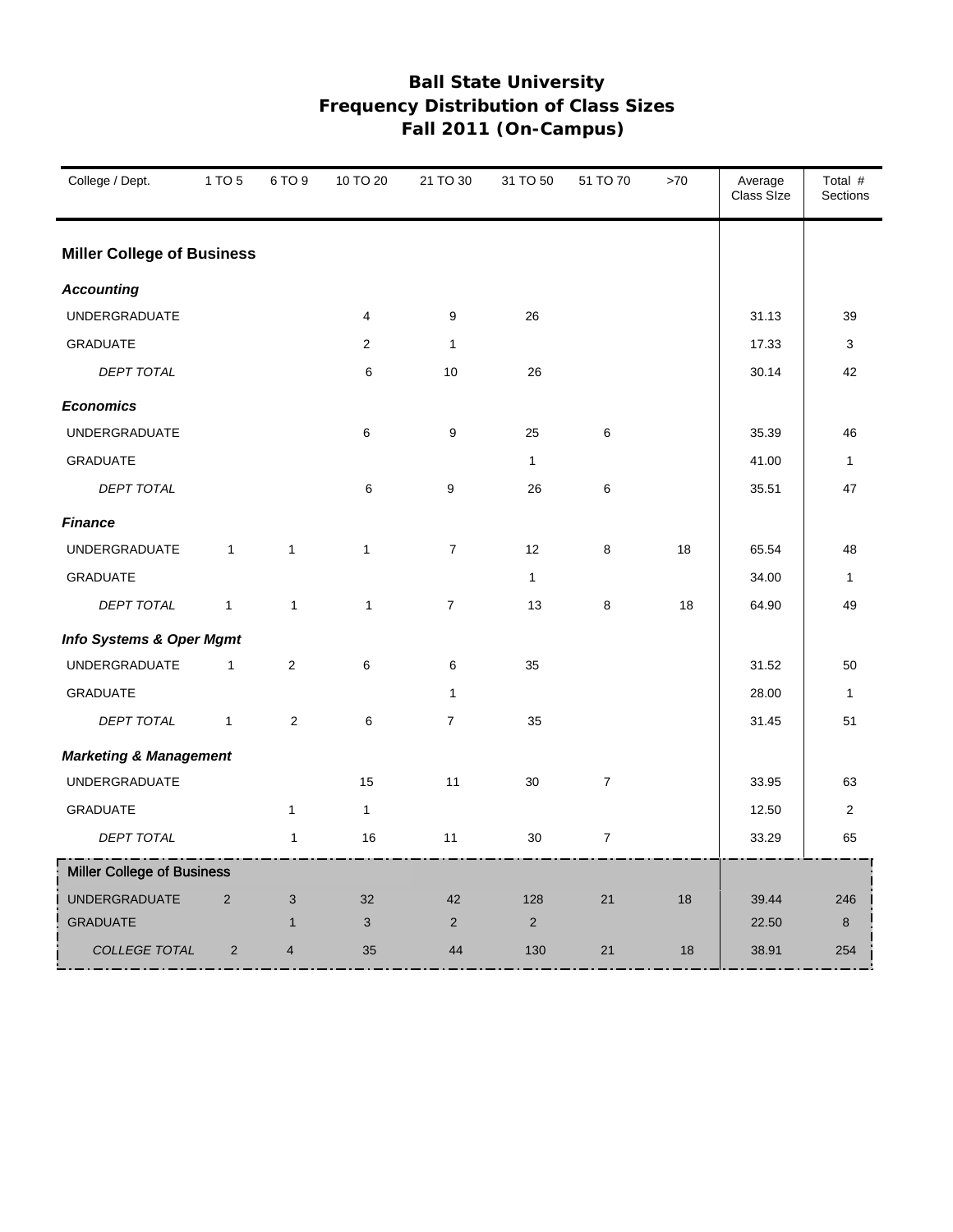| College / Dept.                                           | 1 TO 5         | 6 TO 9         | 10 TO 20       | 21 TO 30       | 31 TO 50       | 51 TO 70     | >70 | Average<br>Class SIze | Total #<br><b>Sections</b> |
|-----------------------------------------------------------|----------------|----------------|----------------|----------------|----------------|--------------|-----|-----------------------|----------------------------|
| <b>College of Communication, Information, &amp; Media</b> |                |                |                |                |                |              |     |                       |                            |
| <b>Center for Info &amp; Comm Sciences</b>                |                |                |                |                |                |              |     |                       |                            |
| <b>GRADUATE</b>                                           |                |                | 2              | 2              | $\overline{2}$ |              |     | 31.00                 | 6                          |
| <b>DEPT TOTAL</b>                                         |                |                | 2              | 2              | $\overline{2}$ |              |     | 31.00                 | 6                          |
| <b>Communication Studies</b>                              |                |                |                |                |                |              |     |                       |                            |
| <b>UNDERGRADUATE</b>                                      |                |                | $\overline{7}$ | 25             | 3              |              | 6   | 64.44                 | 41                         |
| <b>GRADUATE</b>                                           |                | 2              | $\mathbf{3}$   |                |                |              |     | 12.00                 | 5                          |
| <b>DEPT TOTAL</b>                                         |                | $\overline{2}$ | 10             | 25             | 3              |              | 6   | 58.74                 | 46                         |
| <b>Journalism</b>                                         |                |                |                |                |                |              |     |                       |                            |
| <b>UNDERGRADUATE</b>                                      | $\mathbf{1}$   |                | 80             | 17             | 14             | $\mathbf{1}$ |     | 21.70                 | 113                        |
| <b>GRADUATE</b>                                           | $\mathbf{1}$   | $\mathbf{1}$   | 5              |                |                |              |     | 9.86                  | $\overline{7}$             |
| <b>DEPT TOTAL</b>                                         | $\overline{2}$ | $\mathbf{1}$   | 85             | 17             | 14             | $\mathbf{1}$ |     | 21.01                 | 120                        |
| <b>Telecommunications</b>                                 |                |                |                |                |                |              |     |                       |                            |
| <b>UNDERGRADUATE</b>                                      |                |                | 58             | 8              | 12             |              |     | 20.77                 | 78                         |
| <b>GRADUATE</b>                                           |                | 2              | 2              |                |                |              |     | 9.50                  | 4                          |
| <b>DEPT TOTAL</b>                                         |                | 2              | 60             | 8              | 12             |              |     | 20.22                 | 82                         |
| College of Communication, Information, & Media            |                |                |                |                |                |              |     |                       |                            |
| <b>UNDERGRADUATE</b>                                      | $\mathbf{1}$   |                | 145            | 50             | 29             | $\mathbf{1}$ | 6   | 28.94                 | 232                        |
| <b>GRADUATE</b>                                           | $\mathbf{1}$   | $5\phantom{1}$ | 12             | $\overline{2}$ | 2              |              |     | 16.05                 | 22                         |
| COLLEGE TOTAL                                             | $\overline{2}$ | 5              | 157            | 52             | 31             | $\mathbf{1}$ | 6   | 27.82                 | 254                        |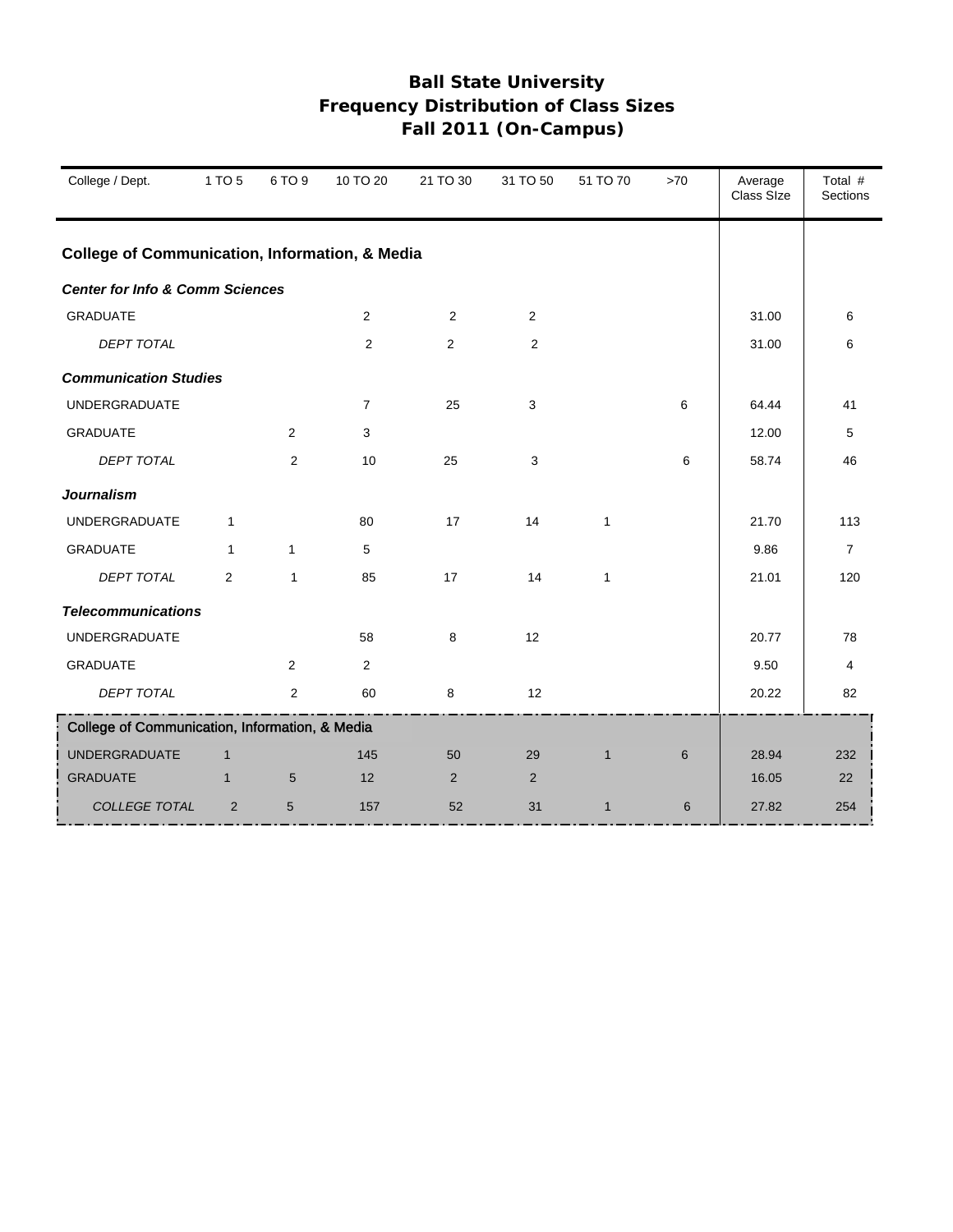| College / Dept.             | 1 TO 5         | 6 TO 9         | 10 TO 20 | 21 TO 30 | 31 TO 50       | 51 TO 70       | >70 | Average<br>Class SIze | Total #<br><b>Sections</b> |
|-----------------------------|----------------|----------------|----------|----------|----------------|----------------|-----|-----------------------|----------------------------|
| <b>College of Fine Arts</b> |                |                |          |          |                |                |     |                       |                            |
| Art                         |                |                |          |          |                |                |     |                       |                            |
| <b>UNDERGRADUATE</b>        |                | 11             | 66       | 4        | $\overline{2}$ | $\mathbf{1}$   | 9   | 22.97                 | 93                         |
| <b>GRADUATE</b>             |                | 2              |          |          |                |                |     | 7.00                  | 2                          |
| <b>DEPT TOTAL</b>           |                | 13             | 66       | 4        | $\mathbf{2}$   | $\mathbf{1}$   | 9   | 22.63                 | 95                         |
| <b>School of Music</b>      |                |                |          |          |                |                |     |                       |                            |
| <b>UNDERGRADUATE</b>        |                | $\mathbf{1}$   | 52       | 17       | 11             | $\mathbf{1}$   | 3   | 23.94                 | 85                         |
| <b>GRADUATE</b>             | $\overline{2}$ | 2              | 4        |          |                |                |     | 9.25                  | 8                          |
| <b>DEPT TOTAL</b>           | 2              | 3              | 56       | 17       | 11             | $\mathbf{1}$   | 3   | 22.68                 | 93                         |
| <b>Theatre &amp; Dance</b>  |                |                |          |          |                |                |     |                       |                            |
| <b>UNDERGRADUATE</b>        |                |                | 48       | 16       | 6              |                | 10  | 30.29                 | 80                         |
| <b>DEPT TOTAL</b>           |                |                | 48       | 16       | 6              |                | 10  | 30.29                 | 80                         |
| <b>College of Fine Arts</b> |                |                |          |          |                |                |     |                       |                            |
| <b>UNDERGRADUATE</b>        |                | 12             | 166      | 37       | 19             | $\overline{2}$ | 22  | 25.56                 | 258                        |
| <b>GRADUATE</b>             | $\overline{2}$ | $\overline{4}$ | 4        |          |                |                |     | 8.80                  | 10                         |
| COLLEGE TOTAL               | $\overline{2}$ | 16             | 170      | 37       | 19             | $\overline{2}$ | 22  | 24.93                 | 268                        |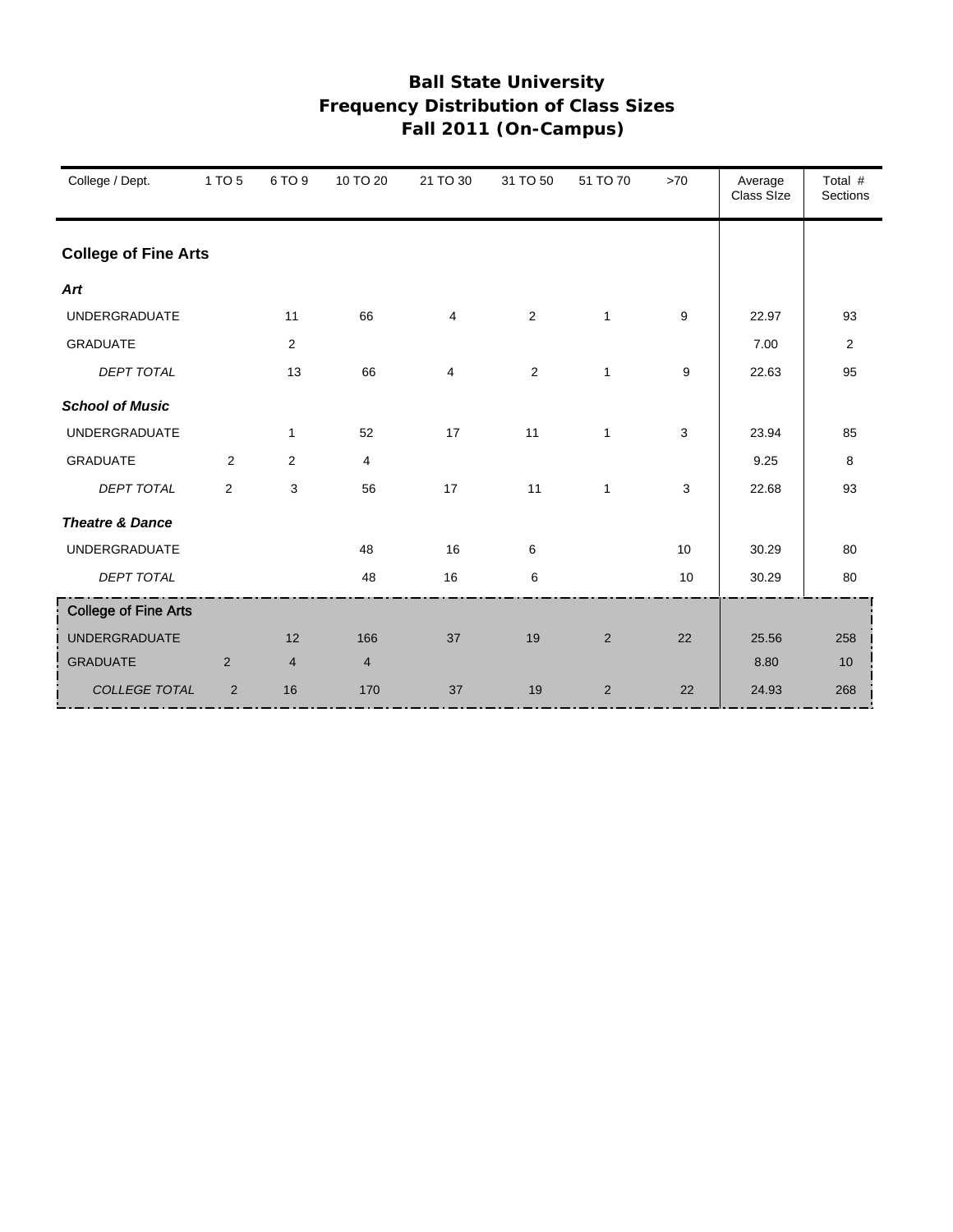| College / Dept.                           | 1 TO 5       | 6 TO 9         | 10 TO 20         | 21 TO 30       | 31 TO 50       | 51 TO 70     | >70            | Average<br>Class Size | Total #<br>Sections |
|-------------------------------------------|--------------|----------------|------------------|----------------|----------------|--------------|----------------|-----------------------|---------------------|
| <b>College of Sciences and Humanities</b> |              |                |                  |                |                |              |                |                       |                     |
| <b>Anthropology</b>                       |              |                |                  |                |                |              |                |                       |                     |
| UNDERGRADUATE                             |              |                | $\overline{2}$   | 4              | 5              | $\mathbf{3}$ | 6              | 47.35                 | 20                  |
| <b>GRADUATE</b>                           |              | 3              |                  |                |                |              |                | 8.00                  | 3                   |
| DEPT TOTAL                                |              | 3              | $\overline{2}$   | $\overline{4}$ | $\sqrt{5}$     | 3            | 6              | 42.22                 | 23                  |
| <b>Biology</b>                            |              |                |                  |                |                |              |                |                       |                     |
| UNDERGRADUATE                             |              |                | 15               | 12             | $\overline{2}$ | 3            | 11             | 43.72                 | 43                  |
| <b>GRADUATE</b>                           | $\mathbf{1}$ |                | $\mathbf{1}$     |                |                |              |                | 9.50                  | $\overline{2}$      |
| <b>DEPT TOTAL</b>                         | $\mathbf{1}$ |                | 16               | 12             | $\overline{2}$ | 3            | 11             | 42.20                 | 45                  |
| <b>Chemistry</b>                          |              |                |                  |                |                |              |                |                       |                     |
| <b>UNDERGRADUATE</b>                      |              |                | 4                | $\overline{2}$ | 6              | $\mathbf{1}$ | 11             | 71.83                 | 24                  |
| <b>GRADUATE</b>                           |              |                | $\overline{2}$   |                |                |              |                | 11.50                 | 2                   |
| DEPT TOTAL                                |              |                | 6                | $\overline{c}$ | 6              | $\mathbf{1}$ | 11             | 67.19                 | 26                  |
| <b>Computer Science</b>                   |              |                |                  |                |                |              |                |                       |                     |
| UNDERGRADUATE                             |              |                | 6                | 4              | 16             |              | $\sqrt{2}$     | 35.00                 | 28                  |
| <b>GRADUATE</b>                           |              | $\mathbf{1}$   | $\mathbf{1}$     |                |                |              |                | 8.50                  | 2                   |
| DEPT TOTAL                                |              | $\mathbf{1}$   | $\overline{7}$   | $\overline{4}$ | 16             |              | $\overline{c}$ | 33.23                 | 30                  |
| <b>Criminal Justice &amp; Criminology</b> |              |                |                  |                |                |              |                |                       |                     |
| <b>UNDERGRADUATE</b>                      |              |                |                  | $\overline{7}$ | 15             |              | $\overline{4}$ | 45.62                 | 26                  |
| GRADUATE                                  |              | $\mathbf{1}$   |                  |                |                |              |                | 6.00                  | $\mathbf{1}$        |
| DEPT TOTAL                                |              | 1              |                  | $\overline{7}$ | 15             |              | 4              | 44.15                 | 27                  |
| <b>English</b>                            |              |                |                  |                |                |              |                |                       |                     |
| UNDERGRADUATE                             |              | 6              | 60               | 157            |                |              |                | 21.33                 | 223                 |
| GRADUATE                                  | $\mathbf{1}$ | $\overline{7}$ | 8                |                |                |              |                | 8.94                  | $16\,$              |
| DEPT TOTAL                                | $\mathbf{1}$ | 13             | 68               | 157            |                |              |                | 20.50                 | 239                 |
| Geography                                 |              |                |                  |                |                |              |                |                       |                     |
| <b>UNDERGRADUATE</b>                      |              |                | $\boldsymbol{9}$ | 12             | 15             |              | $\mathbf{1}$   | 32.32                 | 37                  |
| GRADUATE                                  |              | $\overline{2}$ |                  |                |                |              |                | 8.50                  | $\sqrt{2}$          |
| DEPT TOTAL                                |              | $\sqrt{2}$     | 9                | 12             | 15             |              | $\mathbf{1}$   | 31.10                 | $39\,$              |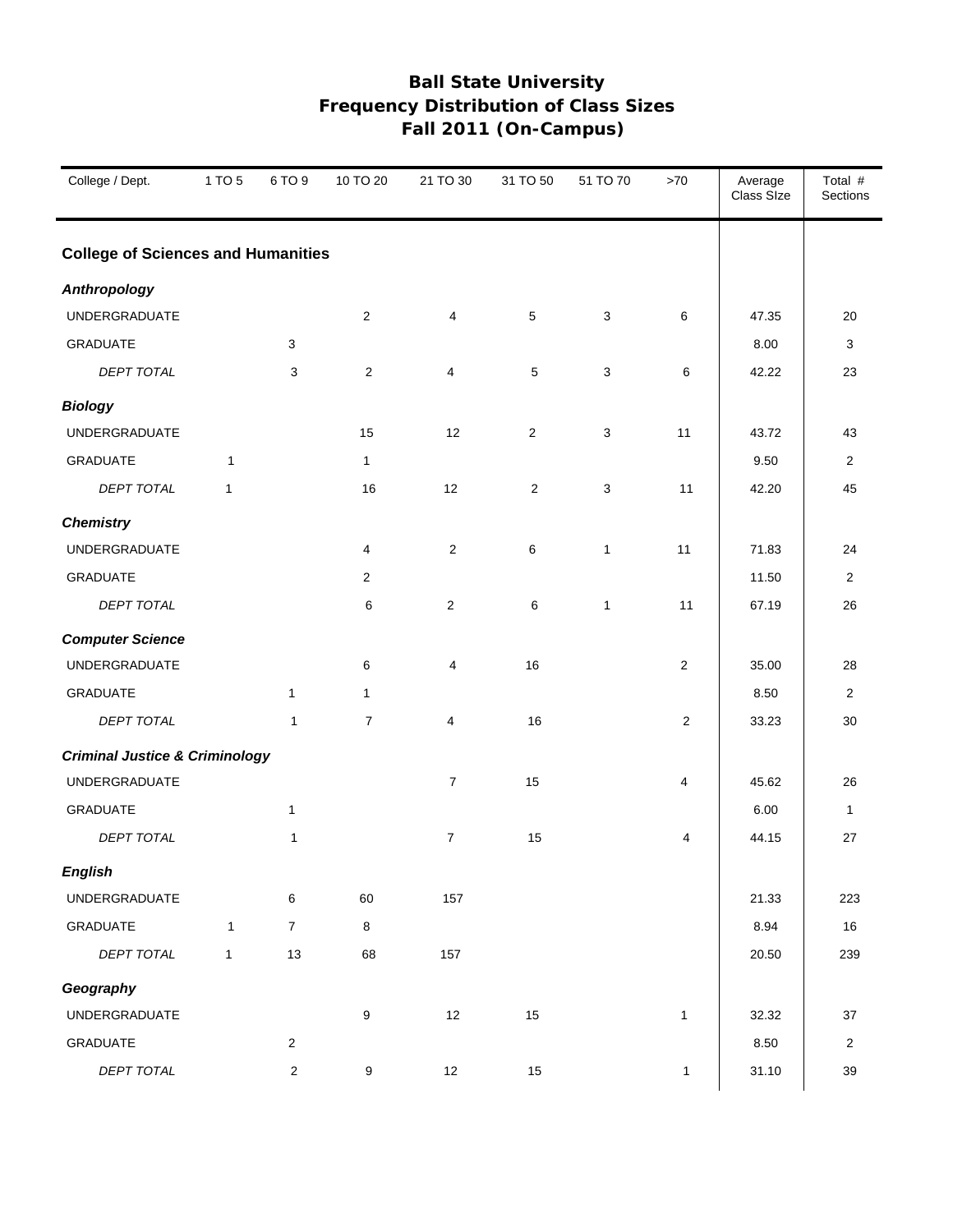| College / Dept.                         | 1 TO 5       | 6 TO 9       | 10 TO 20       | 21 TO 30       | 31 TO 50        | 51 TO 70                | >70            | Average<br>Class Size | Total #<br>Sections |
|-----------------------------------------|--------------|--------------|----------------|----------------|-----------------|-------------------------|----------------|-----------------------|---------------------|
| Geology                                 |              |              |                |                |                 |                         |                |                       |                     |
| <b>UNDERGRADUATE</b>                    |              | $\mathbf{1}$ | 3              | $\overline{2}$ | $\mathbf{1}$    |                         | $\overline{4}$ | 43.27                 | 11                  |
| <b>GRADUATE</b>                         | $\mathbf{1}$ | 2            | 1              |                |                 |                         |                | 6.75                  | 4                   |
| <b>DEPT TOTAL</b>                       | $\mathbf{1}$ | 3            | 4              | 2              | $\mathbf{1}$    |                         | 4              | 33.53                 | 15                  |
| <b>History</b>                          |              |              |                |                |                 |                         |                |                       |                     |
| UNDERGRADUATE                           |              |              | 9              | 25             | 3               | 3                       | 22             | 67.37                 | 62                  |
| <b>GRADUATE</b>                         |              |              | $\overline{2}$ |                |                 |                         |                | 10.00                 | 2                   |
| DEPT TOTAL                              |              |              | 11             | 25             | 3               | 3                       | 22             | 65.58                 | 64                  |
| <b>Mathematical Sciences</b>            |              |              |                |                |                 |                         |                |                       |                     |
| <b>UNDERGRADUATE</b>                    |              | 3            | 16             | 45             | 39              | $\mathbf{1}$            | 11             | 34.56                 | 115                 |
| <b>GRADUATE</b>                         |              |              | 3              | $\mathbf{1}$   |                 |                         |                | 17.75                 | 4                   |
| DEPT TOTAL                              |              | 3            | 19             | 46             | 39              | $\mathbf{1}$            | 11             | 33.99                 | 119                 |
| <b>Modern Languages &amp; Classics</b>  |              |              |                |                |                 |                         |                |                       |                     |
| UNDERGRADUATE                           |              |              | 40             | 60             | 4               | 4                       | $\overline{4}$ | 25.56                 | 112                 |
| DEPT TOTAL                              |              |              | 40             | 60             | 4               | 4                       | $\overline{4}$ | 25.56                 | 112                 |
| <b>Natural Resources &amp; Env Mgmt</b> |              |              |                |                |                 |                         |                |                       |                     |
| UNDERGRADUATE                           |              |              | 2              | $\overline{7}$ | 5               | 4                       |                | 35.44                 | 18                  |
| <b>GRADUATE</b>                         |              |              | 1              |                |                 |                         |                | 12.00                 | $\mathbf{1}$        |
| DEPT TOTAL                              |              |              | 3              | $\overline{7}$ | 5               | 4                       |                | 34.21                 | 19                  |
| Philosophy                              |              |              |                |                |                 |                         |                |                       |                     |
| UNDERGRADUATE                           |              |              | 2              | $\overline{7}$ | 15              |                         | $\overline{2}$ | 41.88                 | 26                  |
| DEPT TOTAL                              |              |              | $\overline{c}$ | $\overline{7}$ | 15              |                         | $\overline{c}$ | 41.88                 | 26                  |
| <b>Physics &amp; Astronomy</b>          |              |              |                |                |                 |                         |                |                       |                     |
| UNDERGRADUATE                           | $\mathbf{1}$ | 3            | $10$           | $\mathbf{1}$   | $\sqrt{5}$      | 8                       | $\mathbf{1}$   | 33.66                 | 29                  |
| <b>GRADUATE</b>                         |              |              | $\mathbf{1}$   |                |                 |                         |                | 12.00                 | $\mathbf{1}$        |
| DEPT TOTAL                              | $\mathbf{1}$ | 3            | 11             | $\mathbf{1}$   | $5\phantom{.0}$ | 8                       | $\mathbf{1}$   | 32.93                 | $30\,$              |
| <b>Physiology &amp; Health Science</b>  |              |              |                |                |                 |                         |                |                       |                     |
| UNDERGRADUATE                           |              |              | 4              | 5              | $20\,$          | $\overline{\mathbf{c}}$ | 13             | 55.05                 | 44                  |
| GRADUATE                                |              |              |                | 1              |                 |                         |                | 27.00                 | 1                   |
| DEPT TOTAL                              |              |              | 4              | 6              | $20\,$          | $\overline{c}$          | $13$           | 54.42                 | 45                  |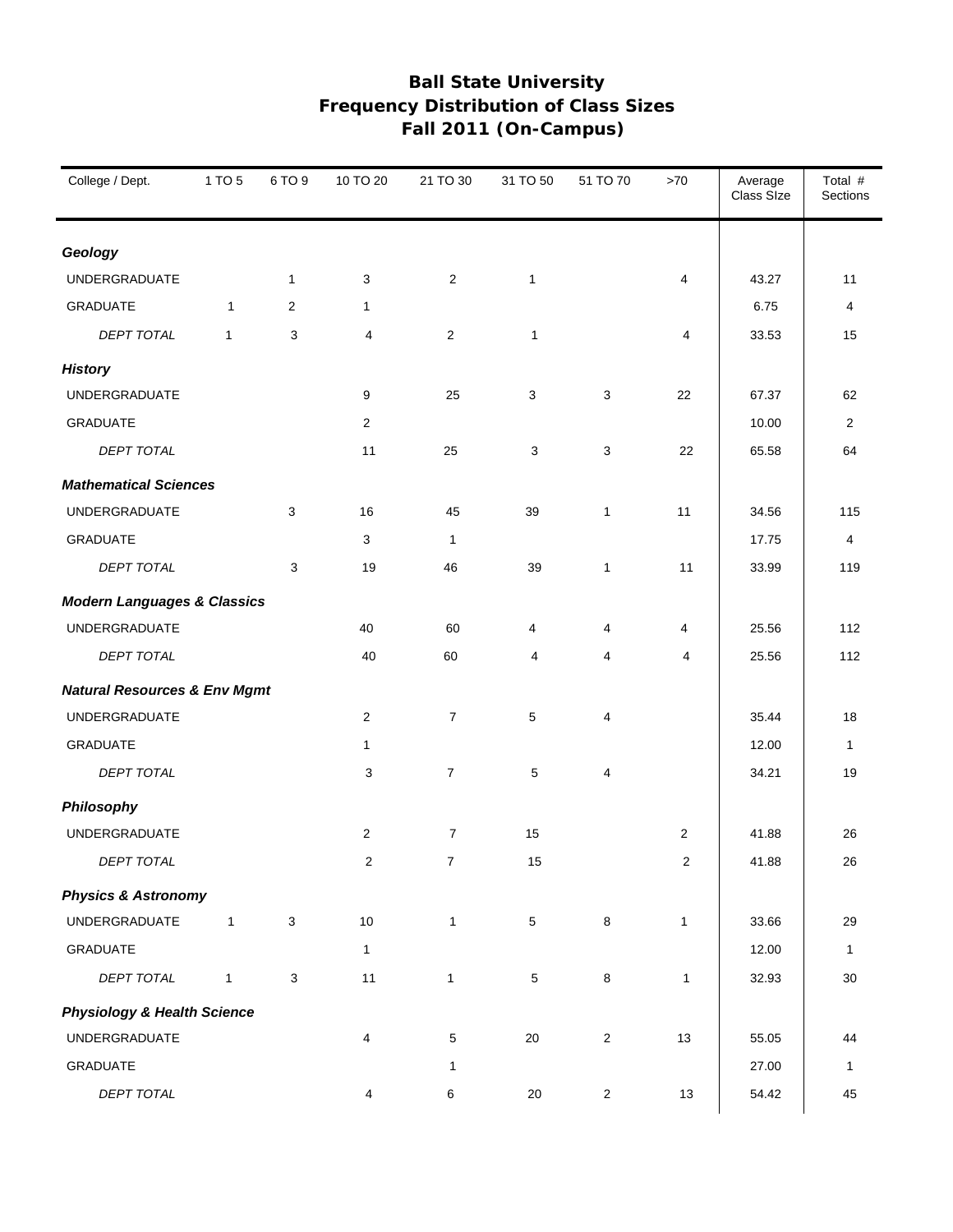| College / Dept.                           | 1 TO 5                  | 6 TO 9         | 10 TO 20       | 21 TO 30       | 31 TO 50       | 51 TO 70 | $>70$          | Average<br>Class SIze | Total #<br>Sections |
|-------------------------------------------|-------------------------|----------------|----------------|----------------|----------------|----------|----------------|-----------------------|---------------------|
| <b>Political Science</b>                  |                         |                |                |                |                |          |                |                       |                     |
| <b>UNDERGRADUATE</b>                      |                         | $\overline{2}$ | 11             | 8              | $\overline{7}$ |          | 4              | 32.09                 | 32                  |
| <b>GRADUATE</b>                           | $\overline{2}$          | $\overline{2}$ | 3              |                |                |          |                | 8.71                  | $\overline{7}$      |
| DEPT TOTAL                                | $\overline{\mathbf{c}}$ | 4              | 14             | 8              | $\overline{7}$ |          | 4              | 27.90                 | 39                  |
| <b>Psychological Science</b>              |                         |                |                |                |                |          |                |                       |                     |
| <b>UNDERGRADUATE</b>                      |                         |                | 6              | $\overline{7}$ | 27             |          | 9              | 59.57                 | 49                  |
| <b>GRADUATE</b>                           |                         | 4              | $\overline{4}$ |                |                |          |                | 11.13                 | 8                   |
| <b>DEPT TOTAL</b>                         |                         | 4              | 10             | $\overline{7}$ | 27             |          | 9              | 52.77                 | 57                  |
| <b>Social Work</b>                        |                         |                |                |                |                |          |                |                       |                     |
| <b>UNDERGRADUATE</b>                      | $\mathbf{1}$            |                | 4              | 15             | 3              |          |                | 23.78                 | 23                  |
| DEPT TOTAL                                | $\mathbf{1}$            |                | 4              | 15             | 3              |          |                | 23.78                 | 23                  |
| Sociology                                 |                         |                |                |                |                |          |                |                       |                     |
| <b>UNDERGRADUATE</b>                      |                         |                | $\overline{c}$ | 10             |                |          | $\overline{7}$ | 76.79                 | 19                  |
| <b>GRADUATE</b>                           |                         | $\mathbf{1}$   | $\overline{c}$ |                |                |          |                | 10.00                 | 3                   |
| <b>DEPT TOTAL</b>                         |                         | $\mathbf{1}$   | $\overline{4}$ | 10             |                |          | $\overline{7}$ | 67.68                 | 22                  |
| <b>Speech Pathology &amp; Audiology</b>   |                         |                |                |                |                |          |                |                       |                     |
| <b>UNDERGRADUATE</b>                      |                         |                | $\mathbf{1}$   | $\overline{c}$ | 4              | 5        |                | 43.42                 | 12                  |
| <b>GRADUATE</b>                           | 3                       | 3              | $\overline{c}$ | $\mathbf{1}$   | 5              |          |                | 19.00                 | 14                  |
| DEPT TOTAL                                | 3                       | 3              | 3              | 3              | 9              | 5        |                | 30.27                 | 26                  |
| <b>Womens Studies</b>                     |                         |                |                |                |                |          |                |                       |                     |
| <b>UNDERGRADUATE</b>                      |                         |                | $\mathbf{1}$   | 4              |                |          |                | 21.60                 | 5                   |
| DEPT TOTAL                                |                         |                | $\mathbf{1}$   | 4              |                |          |                | 21.60                 | 5                   |
| <b>College of Sciences and Humanities</b> |                         |                |                |                |                |          |                |                       |                     |
| <b>UNDERGRADUATE</b>                      | $\overline{2}$          | 15             | 207            | 397            | 192            | 34       | 112            | 37.42                 | 959                 |
| <b>GRADUATE</b>                           | 8                       | 26             | 31             | 3              | 5              |          |                | 11.84                 | $73\,$              |
| COLLEGE TOTAL                             | $10$                    | 41             | 238            | 400            | 197            | $34\,$   | 112            | 35.61                 | 1032                |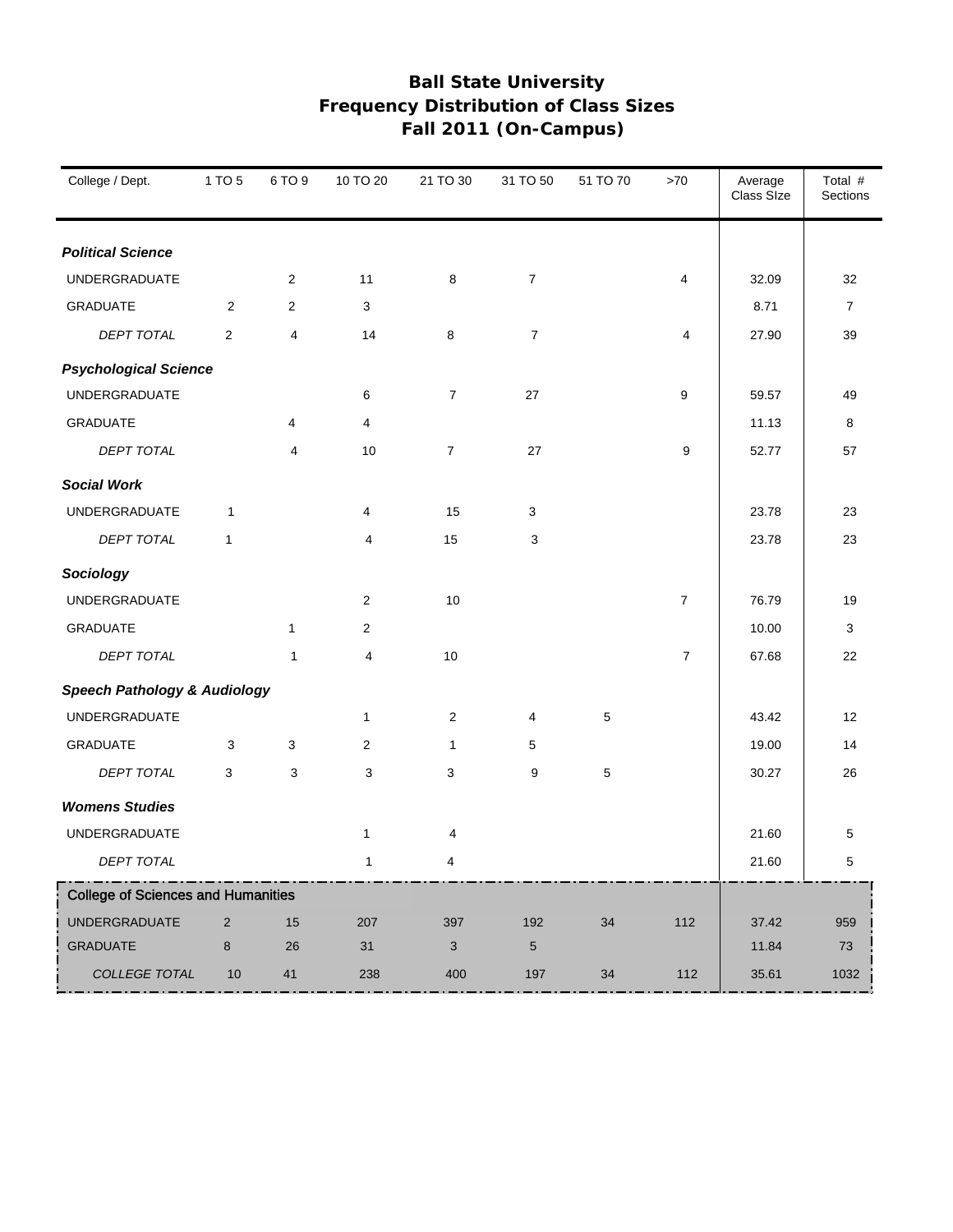| College / Dept.               | 1 TO 5         | 6 TO 9          | 10 TO 20     | 21 TO 30       | 31 TO 50       | 51 TO 70 | >70          | Average<br>Class Size | Total #<br>Sections |
|-------------------------------|----------------|-----------------|--------------|----------------|----------------|----------|--------------|-----------------------|---------------------|
| <b>Teachers College</b>       |                |                 |              |                |                |          |              |                       |                     |
| <b>Counseling Psychology</b>  |                |                 |              |                |                |          |              |                       |                     |
| <b>UNDERGRADUATE</b>          |                |                 | $\mathbf{1}$ | 12             | $\mathbf{1}$   |          |              | 27.43                 | 14                  |
| <b>GRADUATE</b>               | 3              | $\overline{7}$  | 8            | 2              | $\mathbf{1}$   |          |              | 12.86                 | 21                  |
| DEPT TOTAL                    | 3              | $\overline{7}$  | 9            | 14             | $\mathbf{2}$   |          |              | 18.69                 | 35                  |
| <b>Educational Psychology</b> |                |                 |              |                |                |          |              |                       |                     |
| <b>UNDERGRADUATE</b>          |                |                 | 5            | 6              | 26             |          |              | 31.00                 | 37                  |
| <b>GRADUATE</b>               |                | $\overline{2}$  | 9            | $\mathbf{1}$   |                |          |              | 15.67                 | 12                  |
| <b>DEPT TOTAL</b>             |                | 2               | 14           | $\overline{7}$ | 26             |          |              | 27.24                 | 49                  |
| <b>Educational Studies</b>    |                |                 |              |                |                |          |              |                       |                     |
| <b>UNDERGRADUATE</b>          |                | $\overline{2}$  | 23           | 18             | $\mathbf{1}$   |          | $\mathbf{1}$ | 21.93                 | 45                  |
| <b>GRADUATE</b>               | 2              | $\overline{4}$  | 12           | $\mathbf{1}$   |                |          |              | 13.05                 | 19                  |
| <b>DEPT TOTAL</b>             | $\overline{2}$ | 6               | 35           | 19             | $\mathbf{1}$   |          | $\mathbf{1}$ | 19.30                 | 64                  |
| <b>Elementary Education</b>   |                |                 |              |                |                |          |              |                       |                     |
| <b>UNDERGRADUATE</b>          |                | $\mathbf{1}$    | 21           | 30             | 5              |          |              | 22.84                 | 57                  |
| <b>DEPT TOTAL</b>             |                | $\mathbf{1}$    | 21           | 30             | 5              |          |              | 22.84                 | 57                  |
| <b>Special Education</b>      |                |                 |              |                |                |          |              |                       |                     |
| <b>UNDERGRADUATE</b>          |                | $\overline{2}$  | 11           | 9              | $\overline{7}$ |          |              | 22.31                 | 29                  |
| <b>GRADUATE</b>               | 3              |                 | 3            |                |                |          |              | 9.00                  | 6                   |
| DEPT TOTAL                    | 3              | 2               | 14           | 9              | $\overline{7}$ |          |              | 20.03                 | 35                  |
| <b>Teachers College</b>       |                |                 |              |                |                |          |              |                       |                     |
| <b>UNDERGRADUATE</b>          |                | $5\phantom{.0}$ | 61           | 75             | 40             |          | $\mathbf{1}$ | 24.54                 | 182                 |
| <b>GRADUATE</b>               | 8              | 13              | 32           | $\overline{4}$ | $\mathbf{1}$   |          |              | 13.10                 | 58                  |
| <b>COLLEGE TOTAL</b>          | 8              | 18              | 93           | 79             | 41             |          | $\mathbf{1}$ | 21.78                 | 240                 |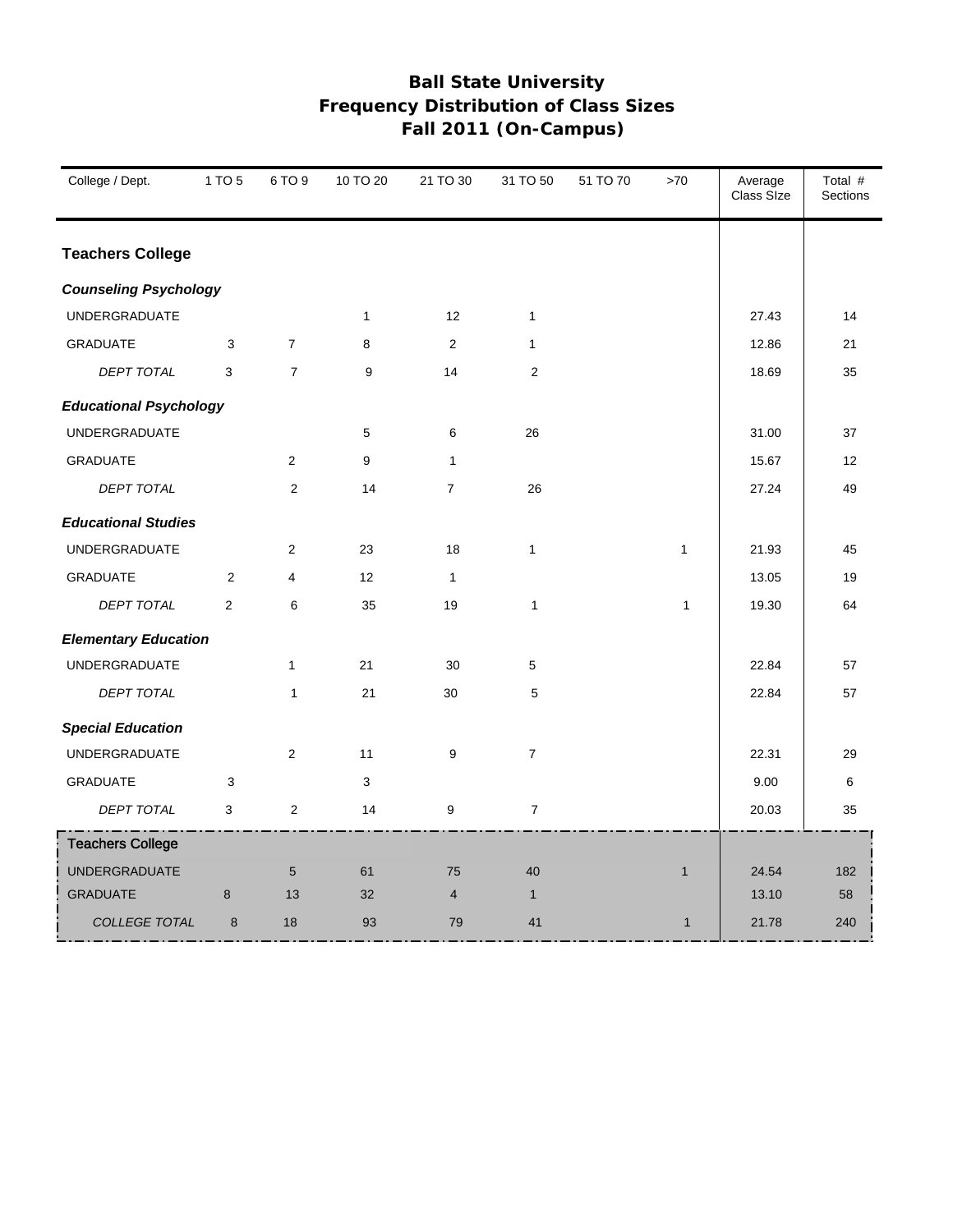| College / Dept.       | 1 TO 5       | 6 TO 9 | 10 TO 20     | 21 TO 30        | 31 TO 50 | 51 TO 70 | >70 | Average<br>Class SIze | Total #<br>Sections |
|-----------------------|--------------|--------|--------------|-----------------|----------|----------|-----|-----------------------|---------------------|
| <b>Honors College</b> |              |        |              |                 |          |          |     |                       |                     |
| <b>Honors</b>         |              |        |              |                 |          |          |     |                       |                     |
| <b>UNDERGRADUATE</b>  | $\mathbf{1}$ | 41     | 1            | 5               |          |          |     | 9.35                  | 48                  |
| <b>DEPT TOTAL</b>     | 1            | 41     | 1            | 5               |          |          |     | 9.35                  | 48                  |
| <b>Honors College</b> |              |        |              |                 |          |          |     |                       |                     |
| <b>UNDERGRADUATE</b>  | $\mathbf{1}$ | 41     | $\mathbf{1}$ | 5               |          |          |     | 9.35                  | 48                  |
| <b>COLLEGE TOTAL</b>  | $\mathbf{1}$ | 41     | $\mathbf{1}$ | $5\phantom{.0}$ |          |          |     | 9.35                  | 48                  |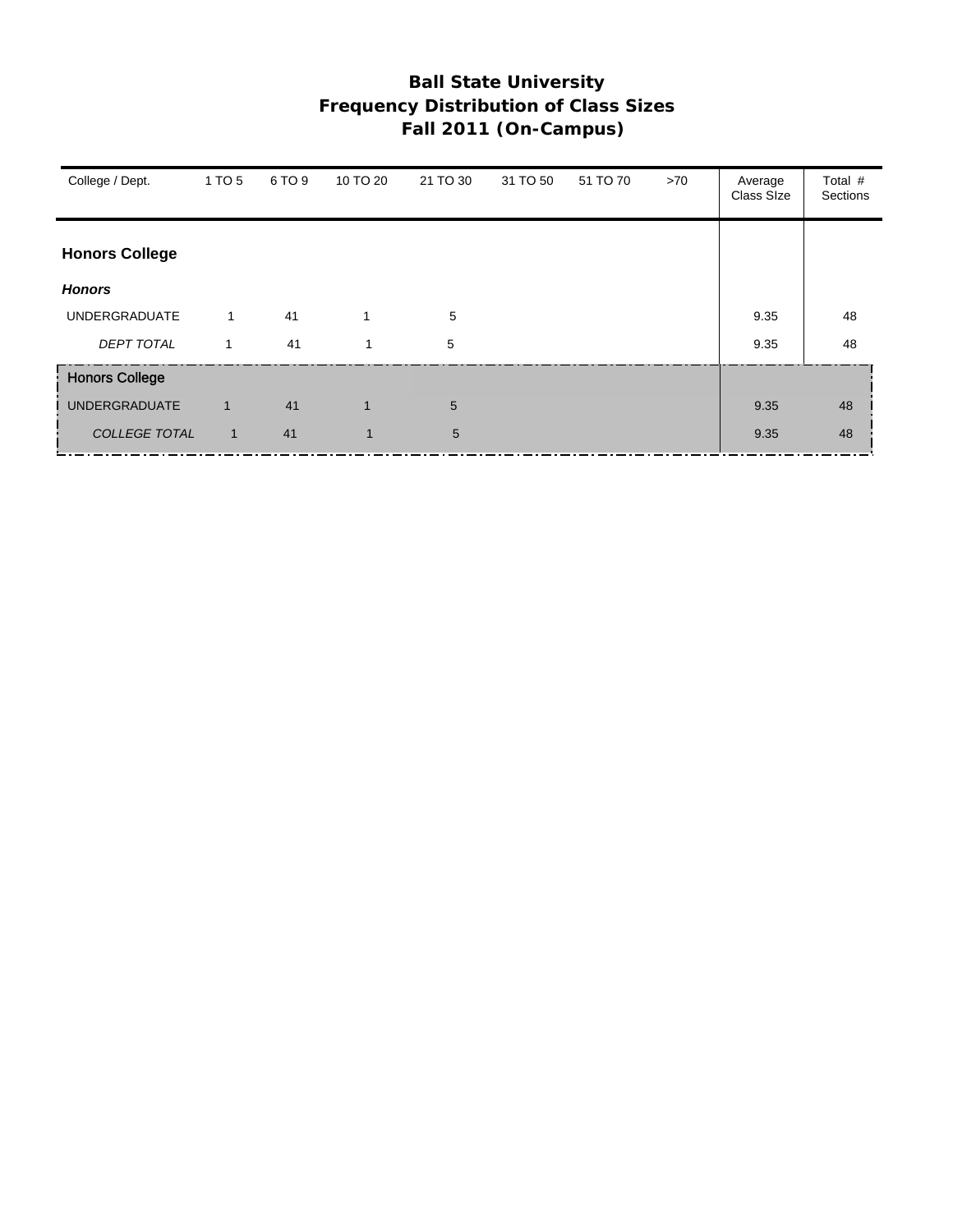| College / Dept.      | 1 TO 5 | 6 TO 9 | 10 TO 20 | 21 TO 30 | 31 TO 50       | 51 TO 70 | >70 | Average<br>Class SIze | Total #<br>Sections |
|----------------------|--------|--------|----------|----------|----------------|----------|-----|-----------------------|---------------------|
| Interdepartmental    |        |        |          |          |                |          |     |                       |                     |
| Interdepartmental    |        |        |          |          |                |          |     |                       |                     |
| <b>UNDERGRADUATE</b> |        |        |          |          | $\overline{2}$ | 1        |     | 40.00                 | 4                   |
| <b>GRADUATE</b>      |        |        |          |          | 4              | 2        |     | 41.00                 | 7                   |
| <b>DEPT TOTAL</b>    |        |        | 2        |          | 6              | 3        |     | 40.64                 | 11                  |
| Interdepartmental    |        |        |          |          |                |          |     |                       |                     |
| <b>UNDERGRADUATE</b> |        |        |          |          | 2              |          |     | 40.00                 | $\overline{4}$      |
| <b>GRADUATE</b>      |        |        |          |          | $\overline{4}$ | 2        |     | 41.00                 | $\overline{7}$      |
| <b>COLLEGE TOTAL</b> |        |        | 2        |          | 6              | 3        |     | 40.64                 | 11                  |